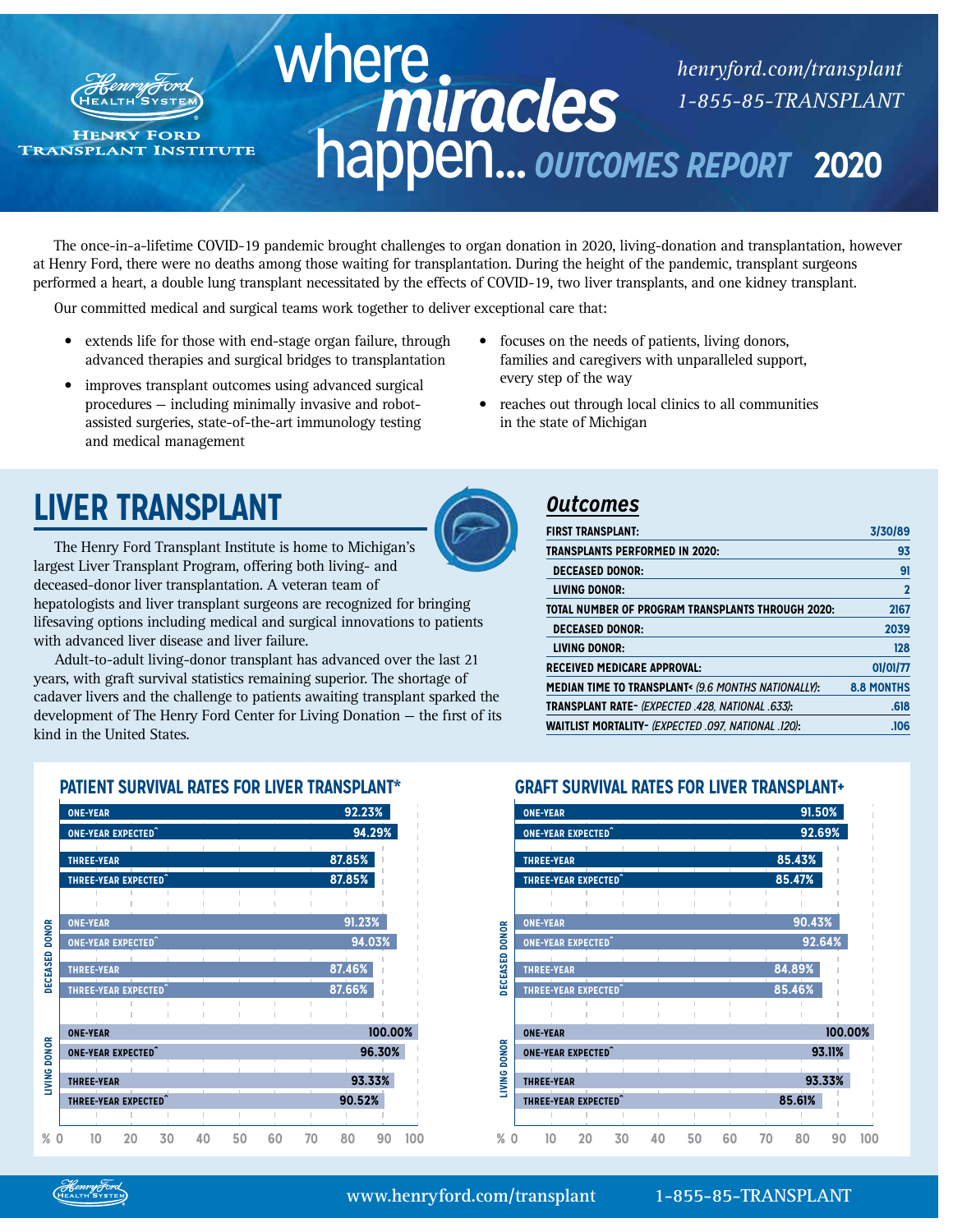## **KIDNEY TRANSPLANT**



Since its beginnings in 1968, Henry Ford transplant surgeons have transplanted more than 3,600 kidneys, extending the lives of people with irreversible kidney failure who, without a transplant, would be dependent on dialysis.

Offering one of the most experienced programs in robot-assisted and minimally invasive surgery in the United States, the Henry Ford Transplant Institute's dedicated team of surgeons and transplant nephrologists partner to offer patients a full range of kidney, pancreas and kidney-pancreas transplants, including living donor transplants, through extraordinary patient-centered care.

### *Outcomes*

| <b>FIRST TRANSPLANT:</b>                             | 01/04/68           |
|------------------------------------------------------|--------------------|
| <b>TRANSPLANTS PERFORMED IN 2020:</b>                | 88                 |
| <b>DECEASED DONOR: 54</b><br>LIVING DONOR:           | 34                 |
| TOTAL NUMBER OF PROGRAM TRANSPLANTS THROUGH 2020:    | 3673               |
| 2403<br>LIVING DONOR:<br><b>DECEASED DONOR:</b>      | 1270               |
| <b>RECEIVED MEDICARE APPROVAL:</b>                   | 01/01/77           |
| MEDIAN TIME TO TRANSPLANT< (42.4 MONTHS NATIONALLY): | <b>44.4 MONTHS</b> |
| TRANSPLANT RATE~ (EXPECTED .207. NATIONAL .222):     | .265               |
| WAITLIST MORTALITY~ (EXPECTED .045, NATIONAL .048):  | .053               |

### **PATIENT SURVIVAL RATES FOR KIDNEY TRANSPLANT\* GRAFT SURVIVAL RATES FOR KIDNEY TRANSPLANT+**

|               | <b>ONE-YEAR</b>                        | 97.35%                  | <b>ONE-YEAR</b>                  | 97.81%                |
|---------------|----------------------------------------|-------------------------|----------------------------------|-----------------------|
|               | <b>ONE-YEAR EXPECTED</b>               | 97.88%                  | <b>ONE-YEAR EXPECTED</b>         | 96.18%                |
|               | <b>THREE-YEAR</b>                      | 91.62%                  | <b>THREE-YEAR</b>                | 87.09%                |
|               | THREE-YEAR EXPECTED                    | 93.96%                  | THREE-YEAR EXPECTED              | 89.12%                |
|               | <b>ONE-YEAR</b>                        | 96.67%                  | <b>ONE-YEAR</b>                  | 97.31%                |
| <b>DONOR</b>  | <b>ONE-YEAR EXPECTED</b>               | <b>DONOR</b><br>96.84%  | <b>ONE-YEAR EXPECTED</b>         | 94.59%                |
|               | <b>THREE-YEAR</b>                      | DECEASED<br>89.12%      | <b>THREE-YEAR</b>                | 83.29%                |
| DECEASED      | <b>THREE-YEAR EXPECTED</b>             | 92.43%                  | <b>THREE-YEAR EXPECTED</b>       | 86.43%                |
|               | <b>ONE-YEAR</b>                        | 98.08%                  | <b>ONE-YEAR</b>                  | 98.39%                |
| <b>DONOR</b>  | <b>ONE-YEAR EXPECTED</b>               | <b>DONOR</b><br>99.05%  | <b>ONE-YEAR EXPECTED</b>         | 98.07%                |
| <b>LIVING</b> | <b>THREE-YEAR</b>                      | <b>LIVING</b><br>95.63% | <b>THREE-YEAR</b>                | 93.71%                |
|               | THREE-YEAR EXPECTED                    | 96.41%                  | THREE-YEAR EXPECTED              | 93.82%                |
| %0            | 30<br>70<br>20<br>50<br>60<br>10<br>40 | 80<br>100<br>% 0<br>90  | 30<br>50<br>10<br>20<br>60<br>40 | 70<br>80<br>100<br>90 |

## **PANCREAS TRANSPLANT**



The Henry Ford Division of Endocrinology, Diabetes and Metabolism is nationally recognized for diabetes care, and our transplant team works closely with endocrinologists and nephrologists to help patients who may require a pancreas transplant. Henry Ford endocrinologists are pioneers in Type 1 and Type 2 diabetes management and research.

|          | <b>ONE-YEAR</b>                  |    |    |    |    |    |    |        | 97.81% |     |
|----------|----------------------------------|----|----|----|----|----|----|--------|--------|-----|
|          | <b>ONE-YEAR EXPECTED</b>         |    |    |    |    |    |    |        | 96.18% |     |
|          | <b>THREE-YEAR</b>                |    |    |    |    |    |    | 87.09% |        |     |
|          | THREE-YEAR EXPECTED              |    |    |    |    |    |    | 89.12% |        |     |
|          |                                  |    |    |    |    |    |    |        |        |     |
|          | <b>ONE-YEAR</b>                  |    |    |    |    |    |    |        | 97.31% |     |
|          | <b>ONE-YEAR EXPECTED</b>         |    |    |    |    |    |    |        | 94.59% |     |
|          |                                  |    |    |    |    |    |    |        |        |     |
|          | <b>THREE-YEAR</b>                |    |    |    |    |    |    | 83.29% |        |     |
|          | <b>THREE-YEAR EXPECTED</b>       |    |    |    |    |    |    | 86.43% |        |     |
|          |                                  |    |    |    |    |    |    |        |        |     |
|          | <b>ONE-YEAR</b>                  |    |    |    |    |    |    |        | 98.39% |     |
|          | <b>ONE-VEAR EXPECTED</b>         |    |    |    |    |    |    |        | 98.07% |     |
|          |                                  |    |    |    |    |    |    |        |        |     |
|          | <b>THREE-YEAR</b>                |    |    |    |    |    |    |        | 93.71% |     |
|          | THREE-YEAR EXPECTED <sup>®</sup> |    |    |    |    |    |    |        | 93.82% |     |
|          |                                  |    |    |    |    |    |    |        |        |     |
| $\Omega$ | 10                               | 20 | 30 | 40 | 50 | 60 | 70 | 80     | 90     | 100 |

### *Outcomes*

| <b>FIRST TRANSPLANT:</b>                           | 05/11/87 |
|----------------------------------------------------|----------|
| <b>TRANSPLANTS PERFORMED IN 2020:</b>              |          |
| TOTAL NUMBER OF PROGRAM TRANSPLANTS THROUGH 2020:  | 170      |
| <b>RECEIVED MEDICARE APPROVAL:</b>                 | 07/01/99 |
| WAITLIST MORTALITY~ (EXPECTED .025. NATIONAL .05): | .00      |

### **PATIENT SURVIVAL RATES FOR ALL PANCREAS TRANSPLANTS (PAK, SPK, PTA)\***

| <b>ONE-YEAR</b>          |  |  |  | 100%   |      |
|--------------------------|--|--|--|--------|------|
| <b>ONE-YEAR EXPECTED</b> |  |  |  | 97.36% |      |
|                          |  |  |  |        |      |
| <b>THREE-YEAR</b>        |  |  |  |        | 100% |
| THREE-YEAR EXPECTED      |  |  |  | 95.25% |      |
|                          |  |  |  |        |      |

#### **PATIENT SURVIVAL RATES FOR PAK (PANCREAS AFTER KIDNEY TRANSPLANT)\***

|  | <b>ONE-YEAR</b>   |                          |  |  |  |        | 100% |
|--|-------------------|--------------------------|--|--|--|--------|------|
|  |                   | <b>ONE-YEAR EXPECTED</b> |  |  |  | 93.50% |      |
|  |                   |                          |  |  |  |        |      |
|  | <b>THREE-YEAR</b> |                          |  |  |  |        | 100% |
|  |                   | THREE-YEAR EXPECTED      |  |  |  | 95.99% |      |
|  |                   |                          |  |  |  |        |      |
|  |                   |                          |  |  |  |        |      |

### **PATIENT SURVIVAL RATES FOR SPK (SIMULTANEOUS PANCREAS-KIDNEY)\***

|    | <b>ONE-YEAR</b>            |    |    |    |    |    |    |        | 100% | 100%     |          |                 |
|----|----------------------------|----|----|----|----|----|----|--------|------|----------|----------|-----------------|
|    | ONE-YEAR EXPECTED          |    |    |    |    |    |    | 97.36% |      | 97.40%   |          |                 |
|    | <b>THREE-YEAR</b>          |    |    |    |    |    |    |        | 100% | 100%     |          |                 |
|    | <b>THREE-YEAR EXPECTED</b> |    |    |    |    |    |    | 95.259 |      | 94 43%   |          |                 |
| %0 | 10                         | ₹Λ | 40 | БΓ | 60 | 70 | 80 | 90     | 100  | 80<br>۹r | 70<br>hГ | 10 <sub>c</sub> |

#### **PATIENT SURVIVAL RATES FOR PTA (PANCREAS TRANSPLANT ALONE)\***

|    | <b>ONE-YEAR</b>            |    |    |    |    |    |    |        | 100% |  | <b>ONE-YEAR</b>            |    |    |    |    |    |    |    |        | 100% |
|----|----------------------------|----|----|----|----|----|----|--------|------|--|----------------------------|----|----|----|----|----|----|----|--------|------|
|    | ONE-YEAR EXPECTED          |    |    |    |    |    |    | 93.50% |      |  | <b>ONE-YEAR EXPECTED</b>   |    |    |    |    |    |    |    | 99.22% |      |
|    | <b>THREE-YEAR</b>          |    |    |    |    |    |    |        | 100% |  | <b>THREE-YEAR</b>          |    |    |    |    |    |    |    |        | 100% |
|    | <b>THREE-YEAR EXPECTED</b> |    |    |    |    |    |    | 95.99% |      |  | <b>THREE-YEAR EXPECTED</b> |    |    |    |    |    |    |    | 98.    |      |
| %0 | 10                         | ₹Λ | 40 | БΓ | 60 | 70 | 80 | 90     | 100  |  | ıс                         | 20 | ₹Λ | ÆО | 50 | 60 | 70 | 80 |        | 100  |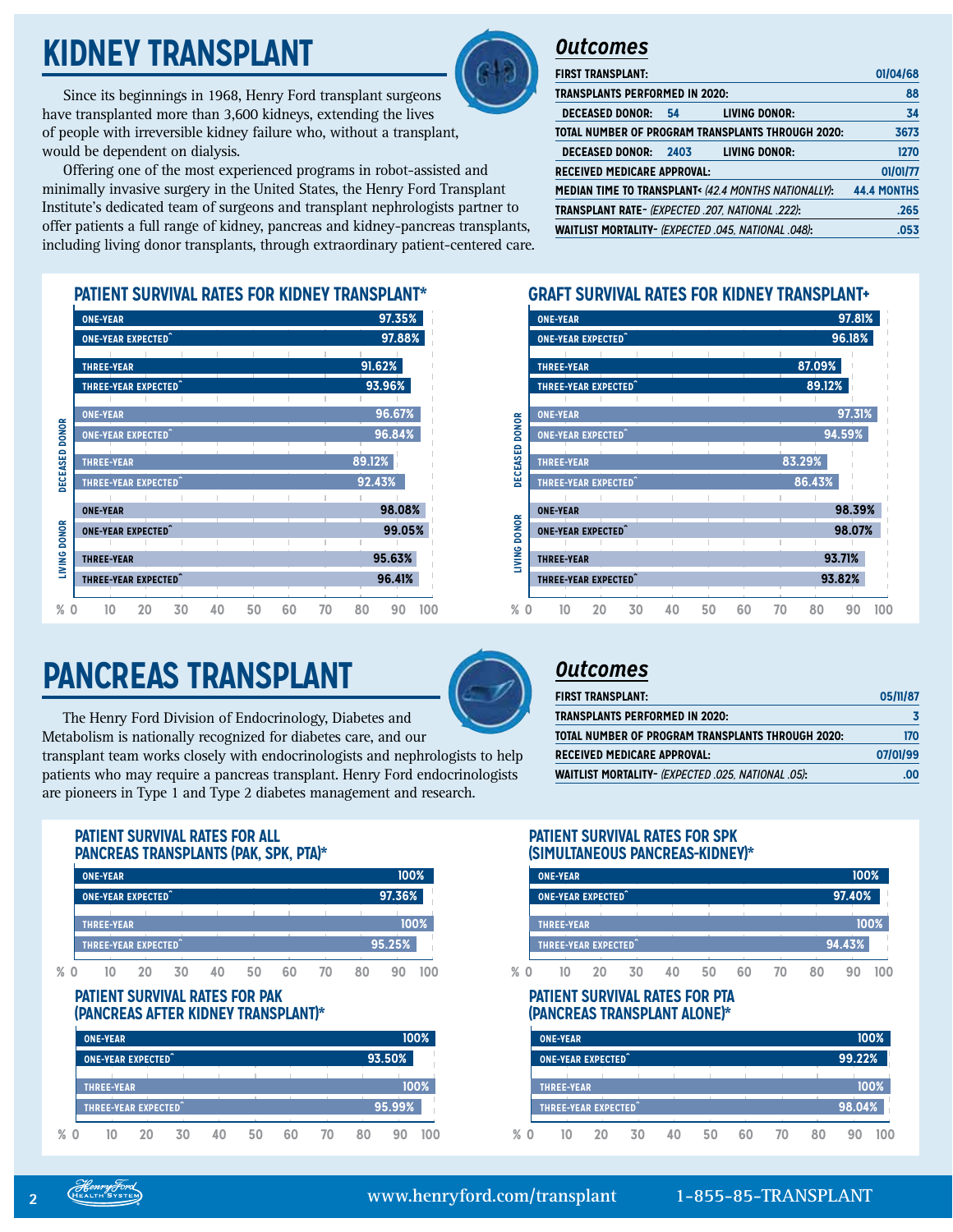## **LUNG TRANSPLANT**



The Henry Ford Transplant Institute at Henry Ford Hospital has long been Detroit's only center for single- and double-lung transplantation. Managed by a highly experienced team of transplant pulmonologists along with our skilled cardiothoracic surgeons, it performs lung transplant for advanced and end-stage lung disease.

Henry Ford Hospital is an extracorporeal membrane oxygenation (ECMO) center, providing ECMO support to patients who are in critical condition without a ventilator. ECMO allows the body to rest the lungs, reduces complications associated with a ventilator and sustains the patient in better condition leading up to a transplant. ECMO also allows the lungs to heal following transplantation.

### *Outcomes*

| <b>FIRST TRANSPLANT:</b>                            | 10/20/94          |
|-----------------------------------------------------|-------------------|
| TRANSPLANTS PERFORMED IN 2020:                      | 22                |
| TOTAL NUMBER OF PROGRAM TRANSPLANTS THROUGH 2020:   | 355               |
| RECEIVED MEDICARE APPROVAL:                         | 2/1/1999          |
| <b>MEDIAN TIME TO TRANSPLANT&lt;:</b>               | <b>7.4 MONTHS</b> |
| WAITLIST MORTALITY~ (EXPECTED .182. NATIONAL .151): | .152              |

### **PATIENT SURVIVAL RATES FOR LUNG TRANSPLANT\* GRAFT SURVIVAL RATES FOR LUNG TRANSPLANT+**

|       | <b>ONE-YEAR</b>            |    |    |    |    |    |        | 88.73% |    |     |     | <b>ONE-YEAR</b>          |    |    |    |    |        | 87.72% |    |     |
|-------|----------------------------|----|----|----|----|----|--------|--------|----|-----|-----|--------------------------|----|----|----|----|--------|--------|----|-----|
|       | <b>ONE-YEAR EXPECTED</b>   |    |    |    |    |    |        | 86.94% |    |     |     | <b>ONE-YEAR EXPECTED</b> |    |    |    |    |        | 84.77% |    |     |
|       |                            |    |    |    |    |    |        |        |    |     |     |                          |    |    |    |    |        |        |    |     |
|       | <b>THREE-YEAR</b>          |    |    |    |    |    |        | 81.97% |    |     |     | <b>THREE-YEAR</b>        |    |    |    |    | 80.43% |        |    |     |
|       | <b>THREE-YEAR EXPECTED</b> |    |    |    |    |    | 74.57% |        |    |     |     | THREE-YEAR EXPECTED      |    |    |    |    | 73.20% |        |    |     |
|       |                            |    |    |    |    |    |        |        |    |     |     |                          |    |    |    |    |        |        |    |     |
| $%$ 0 | 10                         | 20 | ₹Π | 40 | 50 | 60 | 70     | 80     | 90 | 100 | % ( |                          | 30 | Дſ | 50 | 60 | 70     | 80     | ۹Λ | 100 |

|   | <b>ONE-YEAR</b>   |                                 |  |  |        | 87.72% |  |
|---|-------------------|---------------------------------|--|--|--------|--------|--|
|   |                   | ONE-YEAR EXPECTED <sup>^1</sup> |  |  |        | 84.77% |  |
|   | <b>THREE-YEAR</b> |                                 |  |  | 80.43% |        |  |
|   |                   | <b>THREE-YEAR EXPECTED</b>      |  |  | 73.20% |        |  |
| ℅ |                   |                                 |  |  |        |        |  |

### **HEART TRANSPLANT**



The multidisciplinary Advanced Heart Failure team at the Henry Ford Transplant Institute offers a full continuum of state-of-the-art, advanced heart failure care — from the latest therapeutic regiments and mechanical assist devices, to transplant surgery, including total artificial heart and ventricular assistive devices, plus post-surgical management and rehabilitation.

Since the first heart transplant in 1985, 596 patients with heart failure received a second chance of survival by means of cardiac transplant at Henry Ford. For those with severe heart failure who are unable to wait for transplant, mechanical circulatory support devices are available — 40 were provided in 2020. Henry Ford Hospital is home to one of the most experienced transplant programs in the United States.

### *Outcomes*

| <b>FIRST TRANSPLANT:</b>                                      | 04/23/85          |
|---------------------------------------------------------------|-------------------|
| <b>TRANSPLANTS PERFORMED IN 2020:</b>                         | 33                |
| TOTAL NUMBER OF PROGRAM TRANSPLANTS THROUGH 2020:             | 596               |
| <b>NUMBER OF VADS IN 2020:</b>                                | 40                |
| <b>RECEIVED MEDICARE APPROVAL:</b>                            | 8/2/1988          |
| <b>MEDIAN TIME TO TRANSPLANT&lt; (6.9 MONTHS NATIONALLY):</b> | <b>9.5 MONTHS</b> |
| WAITLIST MORTALITY~ (EXPECTED .076, NATIONAL .086):           | .090              |
| <b>MECHANICAL DEVICES AT TIME OF TRANSPLANT#:</b>             | 95.7%             |

### **PATIENT SURVIVAL RATES FOR HEART TRANSPLANT\* GRAFT SURVIVAL RATES FOR HEART TRANSPLANT+**

| <b>ONE-YEAR</b>                  |  |  | 93.96% |  |  |        |  |  |  |  |  |  |
|----------------------------------|--|--|--------|--|--|--------|--|--|--|--|--|--|
| ONE-YEAR EXPECTED                |  |  |        |  |  | 92.38% |  |  |  |  |  |  |
|                                  |  |  |        |  |  |        |  |  |  |  |  |  |
| <b>THREE-YEAR</b>                |  |  | 79.59% |  |  |        |  |  |  |  |  |  |
| THREE-YEAR EXPECTED <sup>®</sup> |  |  |        |  |  |        |  |  |  |  |  |  |
|                                  |  |  |        |  |  |        |  |  |  |  |  |  |
|                                  |  |  |        |  |  |        |  |  |  |  |  |  |